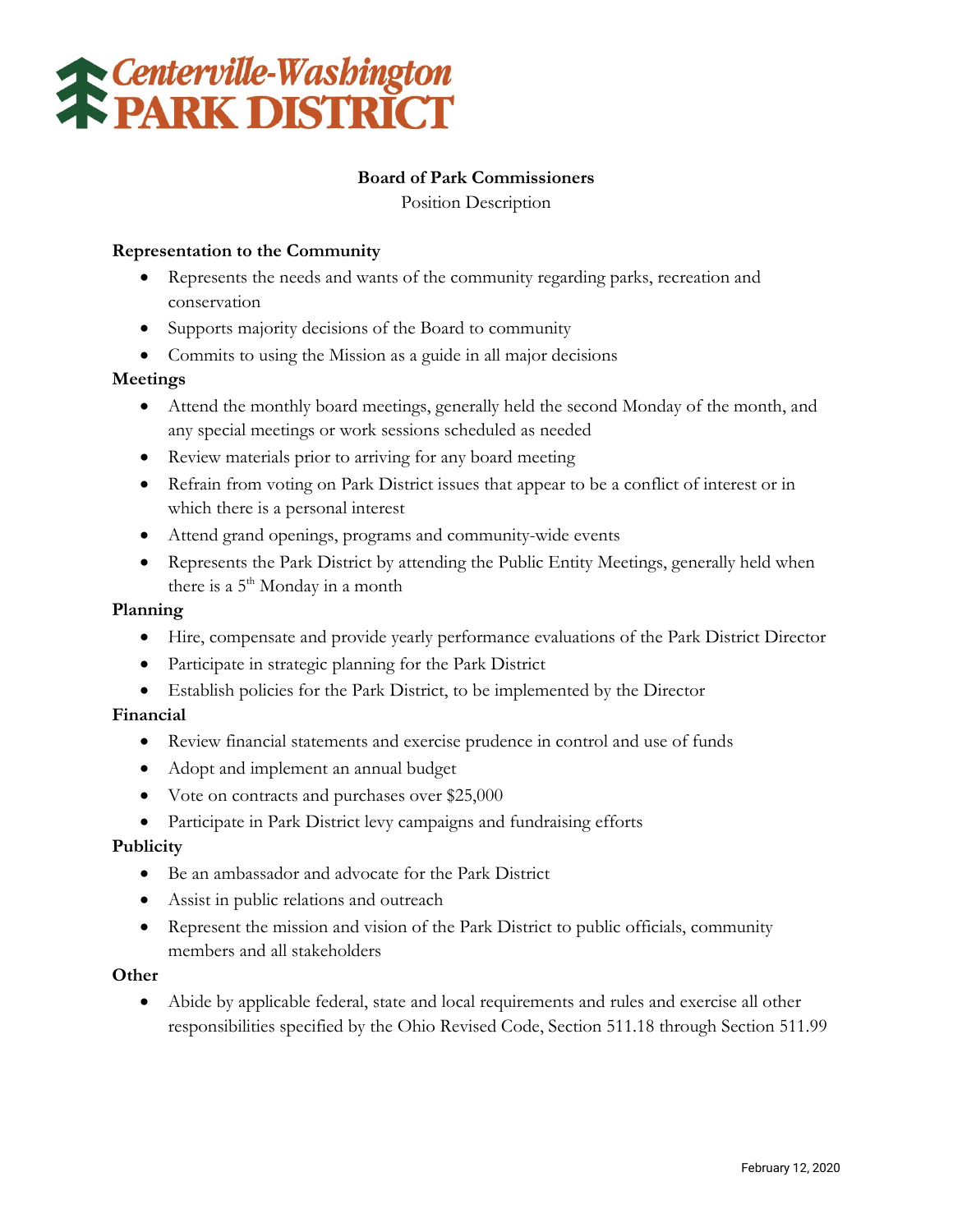

# **Mission:**

Deliver fun, healthy, and outstanding park experiences that connect the community with the outdoors.

# **Vision:**

To become the outdoor recreation destination of choice for the community we serve.

# **Values:**

(We believe in…) Creating positive memories. Integrity. Public Service. Fiscal responsibility. Environmental responsibility.